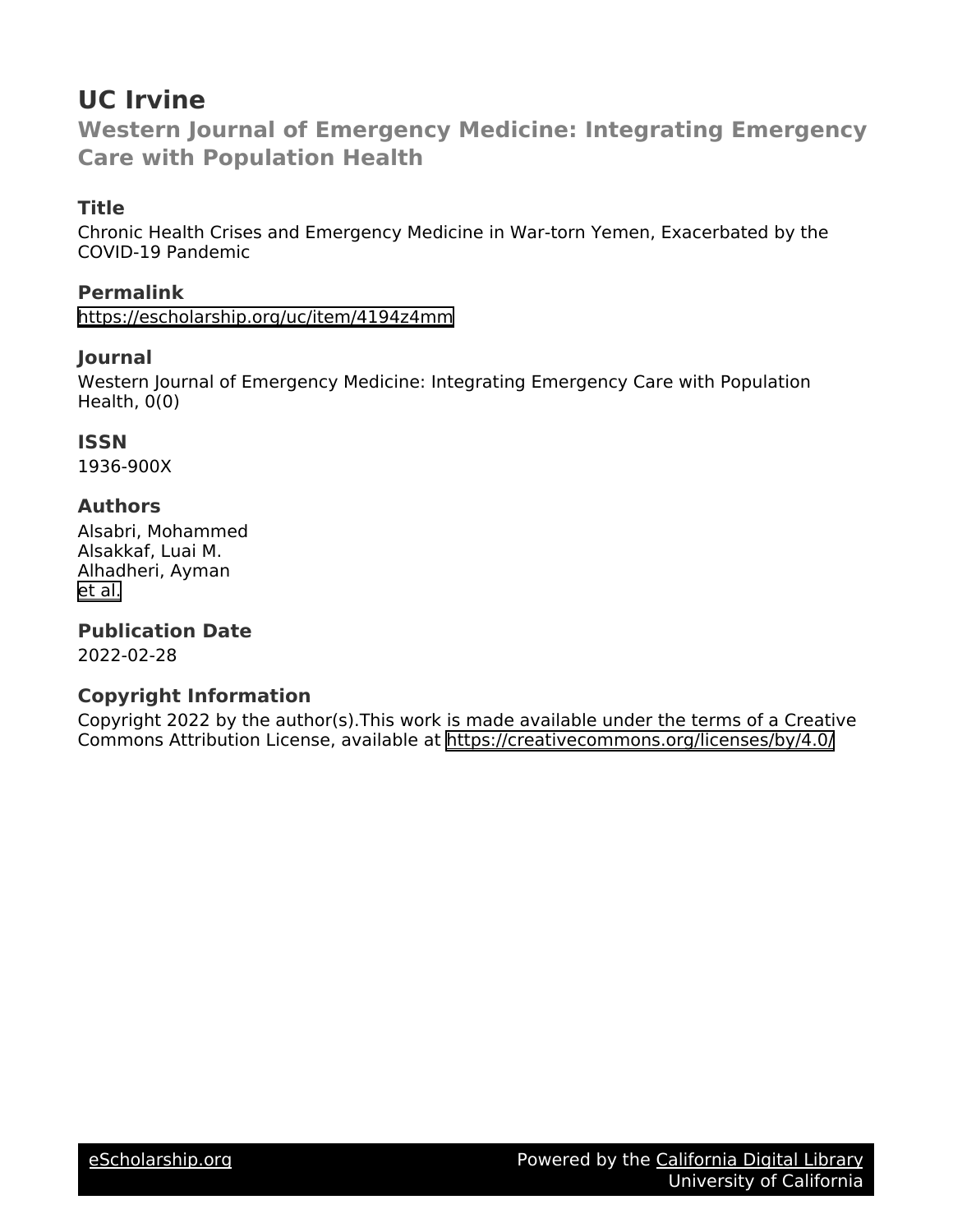# **Chronic Health Crises and Emergency Medicine in War-torn Yemen, Exacerbated by the COVID-19 Pandemic**

**Mohammed Alsabri,MD,MBBS,FISQUA\*† Luai M. Alsakkaf, MD, MBBS† Ayman Alhadheri, MD, MS‡ Jennifer Cole, PhD§ Frederick M. Burkle Jr., MD, MPH, Ph.D (Hon.)¶** Brookdale University Hospital and Medical Center, Department of \* Pediatrics , Brooklyn, New York, USA Al Thawra Modern General Hospital, Department of Emergency † Medicine, Sana'a City, Yemen McLaren Oakland/Michigan State University, Department of ‡ Emergency Medicine, Pontiac, Michigan, USA Royal Holloway University of London, Department of Health § Studies, Egham Hill, Egham, Surrey TW20 0EX, United Kingdom Harvard University & T.H. Chan School of Public Health, Harvard ¶ Humanitarian Initiative, Cambridge, Massachusetts, USA

*Section Editor:* Christopher Greene, MD, MPH Submission history: Submitted January 26, 2021; Revision received September 30, 2021; Accepted October 5, 2021 Electronically published February 28, 2022 Full text available through open access at http://escholarship.org/uc/uciem\_westjem DOI: 10.5811/westjem.2021.10.51926

**Introduction:** Much of Yemen's infrastructure and healthcare system has been destroyed by the ongoing civil war that began in late 2014. This has created a dire situation that has led to food insecurity, water shortages, uncontrolled outbreaks of infectious disease and further failings within the healthcare system. This has greatly impacted the practice of emergency medicine (EM), and is now compounded by the coronavirus disease 2019 (COVID-19) global pandemic.

**Methods:** We conducted a systematic review of the current state of emergency and disaster medicine in Yemen, followed by unstructured qualitative interviews with EM workers, performed by either direct discussion or via phone calls, to capture their lived experience, observations on and perceptions of the challenges facing EM in Yemen. We summarize and present our findings in this paper.

**Results:** Emergency medical services (EMS) in Yemen are severely depleted. Across the country as a whole, there are only 10 healthcare workers for every 10,000 people – less than half of the WHO benchmark for basic health coverage – and only five physicians, less than one third the world average; 18% of the country's 333 districts have no qualified physicians at all. Ambulances and basic medical equipment are in short supply. As a result of the ongoing war, only 50% of the 5056 pre-war hospitals and health facilities are functional. In June 2020, Yemen recorded a 27% mortality rate of Yemenis who were confirmed to have COVID-19, more than five times the global average and among the highest in the world at that time.

**Conclusion:** In recent years, serious efforts to develop an advanced EM presence in Yemen and cultivate improvements in EMS have been stymied or have failed outright due to the ongoing challenges. Yemen's chronically under-resourced healthcare sector is ill-equipped to deal with the additional strain of COVID-19. [West J Emerg Med. 2022;23(2)276–284.]

#### **INTRODUCTION**

Of Asia's 48 countries, Yemen is the  $12<sup>th</sup>$  largest in terms of total area (527,970 square kilometers) and the  $20<sup>th</sup>$  in terms of population (30 million).<sup>1</sup> Over the past three decades, many religious, geographical, historical, and economic obstacles have caused harsh divisions in the country, resulting in a civil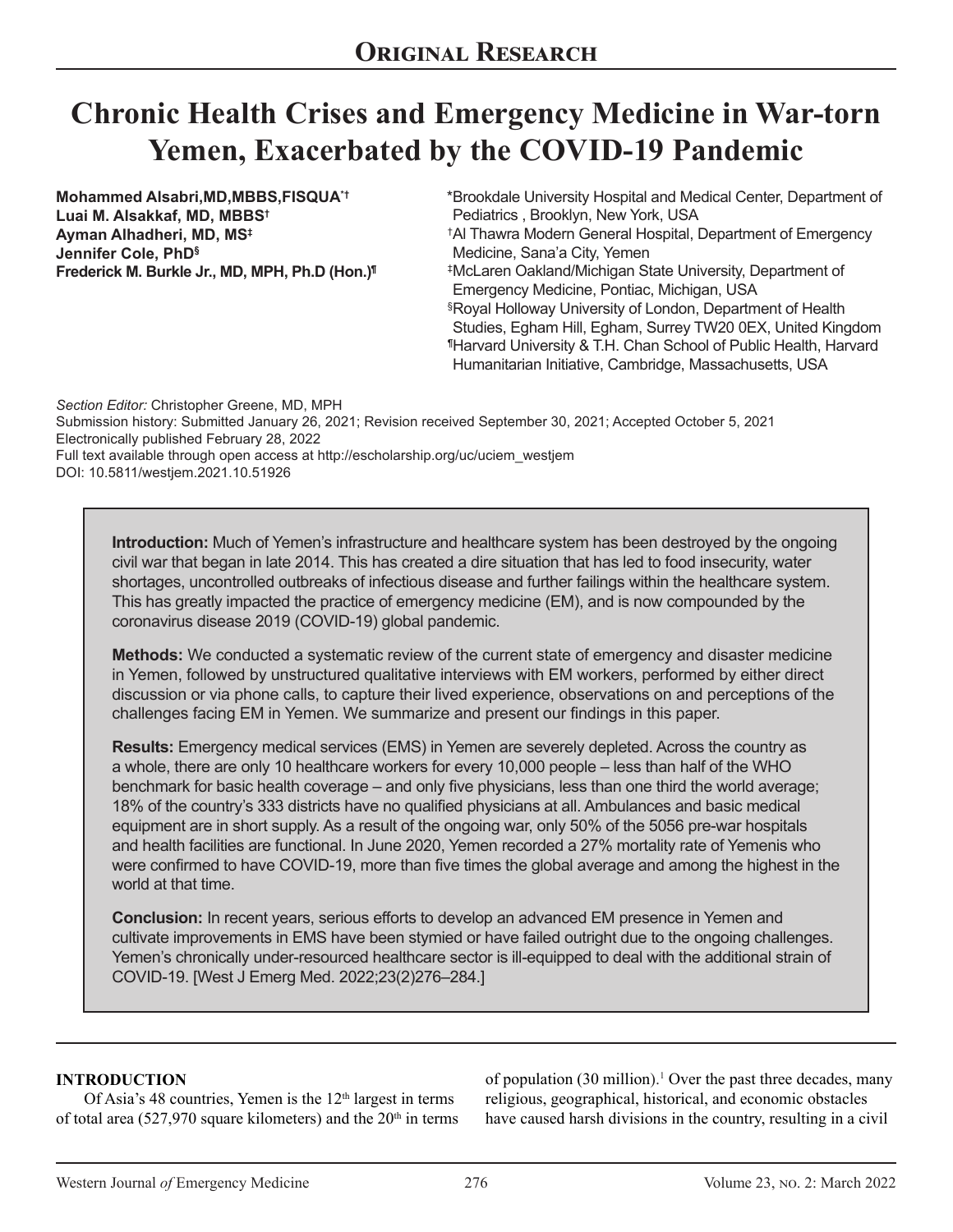war that started in 2014 and continues today. This conflict has led to an unprecedented humanitarian crisis, including extensive violations of humanitarian law and the Geneva Convention by combatants from all factions.2 Attacks and airstrikes that began in March 2015 have included strikes on hospitals and medical facilities – an egregious violation of international, humanitarian, and human rights laws.<sup>3</sup> This includes, according to conservative documentation by the World Health Organization (WHO), at least 142 attacks on medical facilities in Yemen between 2015– 2019.4

The conflict in Yemen has so far claimed the lives of 233,000 people. according to the United Nations Office for the Coordination of Humanitarian Affairs, <sup>5</sup> As a result of the ongoing war, only 50% of the 5056 pre-war hospitals and health facilities are functional.<sup>6</sup> The conditions of even those hospitals are nowhere near full potential: they are in dire need of essential equipment and proper funding.<sup>6</sup> The ongoing blockade by land, air, and sea has limited the extent of secure access to international aid, proper supplies, and humanitarian support, creating the world's most extreme humanitarian crisis.3 The many years of prolonged instability has led to the proliferation of armed militias and militant groups which, despite several attempts at a ceasefire, have continued and escalated their aggression. Most disheartening is that the situation is not in the hands of Yemenis themselves but is perpetrated by both international and local powers. The continued instability caused by the pandemic enables terrorist groups to continue their operations,<sup>7</sup> threatens financial collapse,<sup>8</sup> and causes the absence of government protections.<sup>9</sup>

Even before the coronavirus 2019 (COVID-19) pandemic reached Yemen, widespread repercussions of the ongoing war had proved devastating: Yemen is one of the poorest countries not only in the Middle East but in the entire world.10 The population has been left to fend for itself as Yemenis face severe hunger, outbreaks of infectious diseases, unattended acute and chronic diseases, and lack of basic healthcare infrastructure. Healthcare workers lack equipment and supplies.<sup>6</sup> Most recently, the COVID-19 pandemic has added to this already devastating humanitarian crisis. We report here on the practice of emergency medicine (EM) in Yemen, which is operating in a chronic crisis mode, exacerbating and increasing the unprecedented new challenges brought about by the COVID-19 pandemic. Where not explicitly cited to another source, observations in this report come from the firsthand experience of the authors.

#### **METHODS & DISCUSSION**

In this report we review the status of EM in Yemen and describe the challenges faced by its practitioners. The information was gathered through systematic reviews of PubMed, Ovid, and governmental websites using the terms "emergency medicine." "disaster medicine," "emergency medical services," "challenges," "COVID-19," and "Yemen." Furthermore, we conducted multiple, unstructured interviews

#### *Population Health Research Capsule*

What do we already know about this issue? *Yemen has been severely impacted by civil war and now COVID-19. This has impacted its emergency medical services and left many hospitals under-resourced.*

What was the research question? *What is the state of emergency medical care in Yemen including prehospital care and emergency ambulance services?*

What was the major finding of the study? *Yemen's under-resourced healthcare sector is ill-equipped to deal with the additional strain of COVID-19.*

How does this improve population health? *By highlighting the lack of resources and paucity of training opportunities, we illustrate the need for the international healthcare community to support their Yemeni colleagues.* 

with EM workers, performed by either direct discussion or via phone calls, to capture their lived experience and their observations on and perceptions of the challenges facing EM in Yemen. We summarize and present our findings in the text and tables below. The participants were general practitioners (GP) and specialists who were identified by convenience sampling from different hospitals in Yemeni cities, and who have more than five years' experience working in EM. One author is a departmental vice chair, co-founder and first president of the Yemeni Association of Emergency Medicine and Disasters and has extensive knowledge of EM in the historic capital city, Sana'a. Two of the authors are emergency physicians who are involved in the development of EM residency training programs in Yemen. Their experiences provide unique insight into the challenges faced by a health system under crisis.

#### **Challenges for Emergency Medicine**

One of the key challenges facing Yemen is an acute shortage of healthcare workers. For every 10,000 people, there are only 10 healthcare workers in Yemen, which is less than half of the WHO benchmark for basic health coverage,<sup>11</sup> and only five physicians, less than one third the world average, compared with 26 per 10,000 in Saudi Arabia and 20 in Oman, Yemen's neighbouring countries.<sup>12</sup> Practicing as an emergency physician in Yemen is uniquely difficult, profoundly impacting one's overall perspective as a practicing physician. A shortage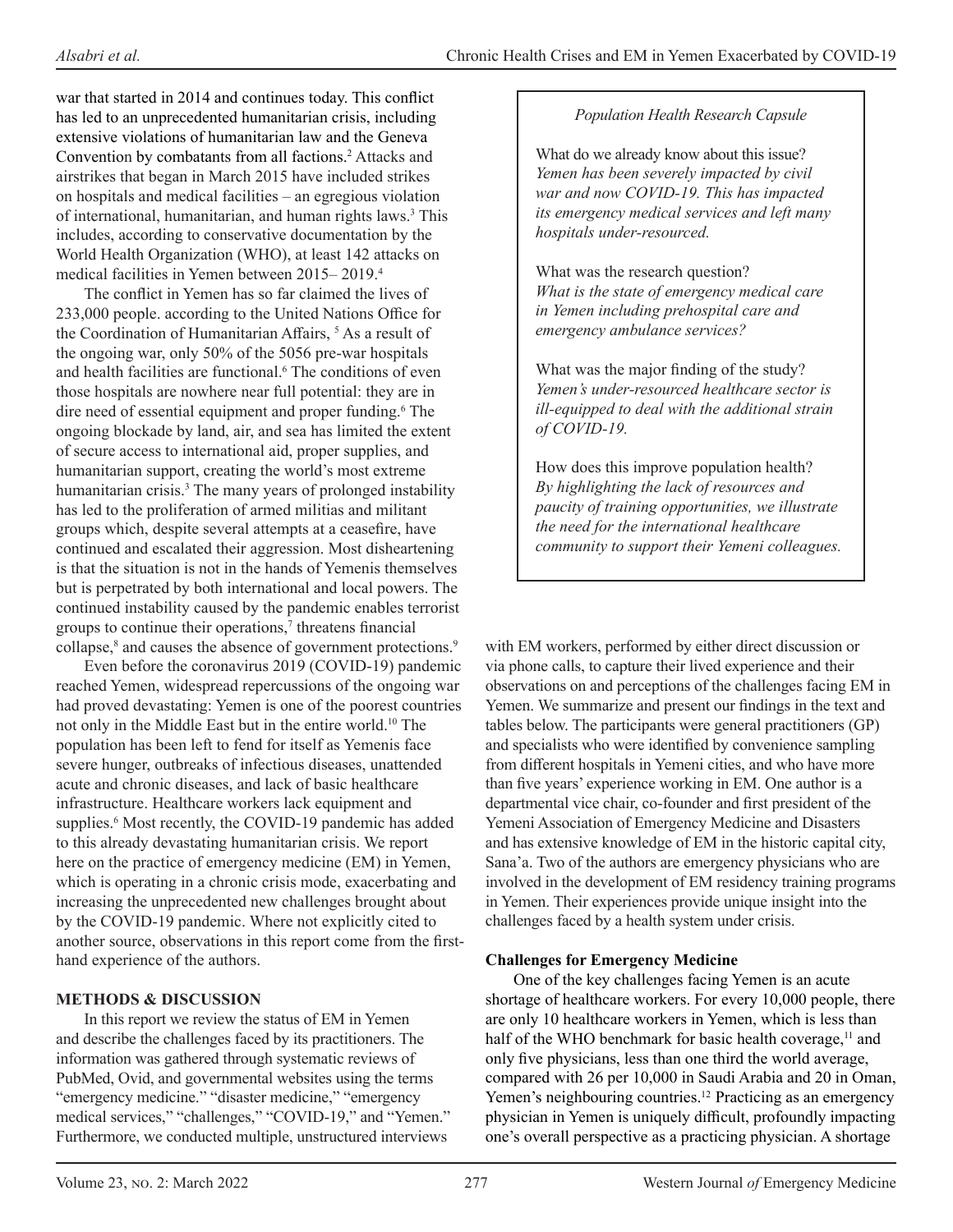of supplies presents insurmountable challenges to conditions that would be treatable under normal conditions, such as otitis media,<sup>13</sup> headache,<sup>14</sup> and nonspecific chest pain.<sup>15</sup> Such experiences have forced the specialty to reconsider and reshape how EM is practiced in Yemen. This has resulted in a process based on rapid decision-making in sub-optimal conditions across several domains, for example, managing challenging arrangements for transportation: trauma victims and acutely ill patients are often transported to hospital by bystanders who use their own, non-medical, vehicles.<sup>8</sup>

#### **Current Emergency Medical Services and Paramedic Status**

Yemen lacks any formal prehospital emergency medical services (EMS).<sup>8</sup> Ambulances available from the Ministry of Health, and those in public and private sector health facilities, are used solely for the sake of inter-hospital transportation, with little coordination. Medical helicopters are only available for military services and some oil production facilities. Even if a medical center does have an ambulance, that does not mean the vehicle is always available or can provide emergency care. Ambulance vehicles usually lack proper equipment, with the exception of some ambulances donated by non-governmental organizations (NGO)<sup>16</sup> and a few owned by the Ministry of Health. Transport-to-hospital policies are either not in place or not easily activated due to the lack of financial support. When mass casualty incidents occur in Yemen – a common occurrence due to the consequence of the ongoing conflict – victims are often transported to hospital in private cars by people present at the scene.8

Emergency call numbers often fail during medical emergencies. Even if calls are connected, requests for an ambulance are almost always rejected and the caller is advised to bring the patient in by any other available means. This situation has resulted from the lack of applicable policies and an overarching sense of insecurity prevalent among healthcare workers: ambulance staff fear direct assaults on the ambulance and on themselves personally,<sup>8</sup> as ambulances have been the target of airstrikes during the ongoing war. The Yemen Red Crescent Society has 60 ambulance vehicles; however, they are used only for inter-hospital or inter-healthcare facility transport, reporting directly from their headquarters in Sana'a, the historic, former capital of Yemen. The exact scale of the problem is difficult to quantify due to the challenges of carrying out research in Yemen: while frontline medical staff highlight a shortage of ambulances and vehicles it has not been possible to determine how many are in the country even after contacting key persons in the Yemeni healthcare authorities.<sup>16</sup> In the city of Aden, the current capital, there are no dedicated ambulances for COVID-19 patients, although transport did improve when Médecins Sans Frontières (MSF) (Doctors Without Borders) took charge of the al-Amal facility's management following an escalation of the number of cases of COVID-19 in the governorate in May 2020. <sup>17</sup> Similar desperate situations have been witnessed across Yemen.

 The country also lacks qualified paramedics. Nineteen paramedics graduated in 2014 from the Higher Institute of Health Sciences in Sana'a, with a one-year diploma in emergency and ambulance services; however, no graduates or formally trained paramedics have been certified since the beginning of the war, nor is there a formal training pathway approved or available for paramedics.<sup>18</sup> Thus, when compared to standard levels of care in other countries, Yemen's EMS services might be considered functionally non-existent, particularly when compared with those in neighboring Saudi Arabia, which has more than 20 training centers across the country, a four-year training curriculum based on the North American model, and two-year EM fellowships.<sup>17,18</sup>

#### **Status of Training of Emergency Clinicians**

Overall, emergency departments (ED) in Yemen primarily depend on general practitioners (GP) as the main emergency care clinicians, irrespective of their experience. There are more GPs available, and they are more affordable than trained EM specialists, as their annual income in some regions starts as low as \$800 United States dollars (USD). Recently, there have been attempts in larger hospitals to employ more EM specialists. This has been augmented further by the Ministry of Public Health and Population (MOPHP) directive in 2020 that mandated hospitals hire EM specialists; in reality, however, these ambitions have been far from possible to realize considering the small number of available specialists in the country. It is, however, a step in the right direction toward increasing the value of EM and developing more EDs across the country.

In practice, GPs face even more obstacles than emergency physicians. Hospitals without emergency physicians lack the holistic approach in their care for patients who present to the ED. While the physicians have considerable experience in treating such patients, neither they nor their facilities are well-suited to providing emergency care. This impacts the care of patients as well as the experience of the GPs. At the patient level, for example, a trauma patient who comes in with multiple acute and complex issues might not be managed holistically and systematically, as there would more likely be a focus on a single injury such as traumatic brain injury or major limb fracture. Such a situation may delay other critical diagnoses for the same patient. General practitioners may struggle to manage their patients, to prepare their departments for receiving such patients, and assess patient flow.

It is common to see improperly planned and poorly supplied EDs: the GPs working in the EDs as well as EM specialists face ongoing challenges. Only one EM training center in Yemen, Al-thawra Modern General Hospital (TMGH) in Sana'a, is recognized by the Yemeni Board for Medical Specialisation and the Arab Board of Health Specializations (ArBHS). It is a Level I trauma center and a tertiary referral hospital with advanced healthcare services. This designation means that it has the capability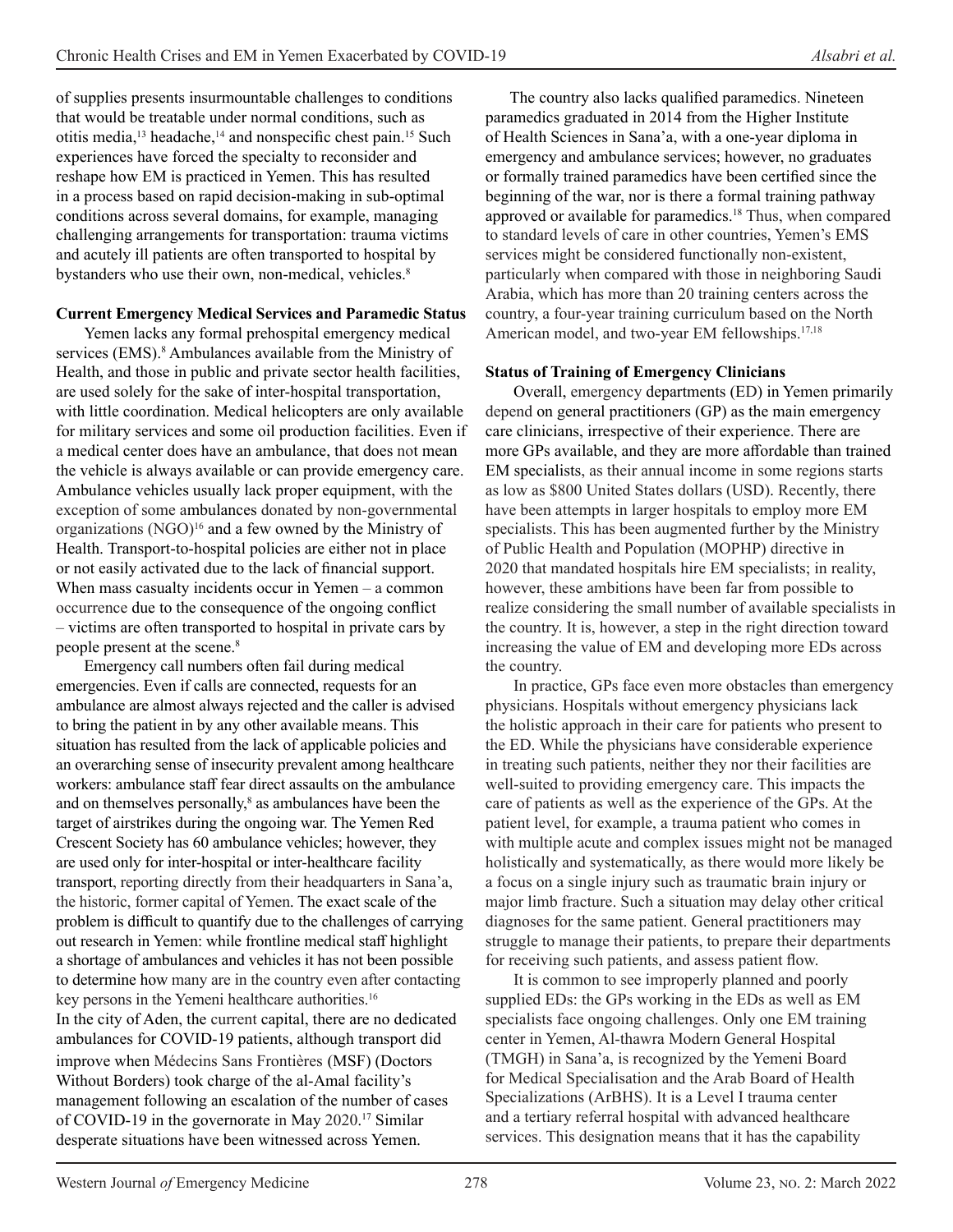to comprehensively treat all types of injury and serves as a regional resource for patients of all ages. Its facilities include a kidney transplant center, dialysis center, stroke center, cardiac center with catheterization laboratory, and an advanced cardiac surgery center. The ED normally sees around 320,000 unique visits annually. It is the busiest hospital in Yemen and is considered the most prestigious, serving over 30 million people: the entire population of the country.

Al-thawra Modern General Hospital is ranked highly as an ArBHS-approved training center for multiple medical specialties including EM, regionally as well as locally. While EM trainees from countries such as Iraq, Syria, and Somalia choose to train at the facility, few of them choose to follow a career in Yemen. Graduates of the four-year EM medical training center – the only one in Yemen – who successfully pass their board examination receive the Arab Board of Emergency Medicine certification and are licensed by the Yemeni MOPHP and the Yemeni Physicians Syndicate. These graduates can work independently as consultants or attending physicians. As of May 2021, an estimated 220 physicians have finished their EM residency programme in Yemen. However, very few of these graduates still work in Yemen: most have moved to work throughout the world, mainly in other regions of the Arab Gulf.<sup>8</sup>

Board-certified emergency physicians tend to leave the country due to the war, the humanitarian crisis, and overall worsening poverty; they migrate to nearby countries in search of higher wages and an overall sense of greater respect for the specialty and security for themselves and their families. This pattern is not uncommon; such an exodus of qualified staff is common in conflict-affected regions and is recorded in many other countries, including Iraq<sup>20</sup> and Syria<sup>21</sup> to name but two. The EM specialists who have remained in Yemen continue to endure mediocre facilities, poor administration, and lack of proper compensation. They are usually overworked.<sup>18,22</sup> In Yemen, EM specialists and consultants annually earn between \$6,000-15,000 USD with an annual average of \$10,000 USD. For junior emergency physicians, the annual income starts around \$4400 USD. In comparison, in the Kingdom of Saudi Arabia the annual income is \$70,000-165,000 USD.18 Nurses are similarly underpaid. This leads to a heavy dependence on newly graduated GPs: they are less of a financial burden and are more willing to work for lower wages but are not usually required to have any specialized training or to have attended any specific EM courses. Because of the marked shortage and urgent need for board-certified emergency physicians, most EDs and trauma centers are led by GPs.

#### **Working in an Overwhelmed and Limited Environment**

Yemen's poor economic state and the ongoing civil war has put a toll on the availability of critically important medical supplies. Those that are available are often poorly maintained, hindered by lack of finances. Respondents to our survey reported seeing broken radiograph or computed tomography machines, some of which have been inoperable since before

the start of the civil war. Emergency physicians reported working without critical supplies and instruments and having to ask the relatives of patients suffering from cardiac arrest to buy epinephrine and endotracheal tubes to ensure their treatment. Benzodiazepines, vasopressors, and intravenous (IV) lines are not always available in EDs. Personal protective equipment (PPE) was scarce even before the COVID-19 pandemic. Previously, physicians faced the 2009 H1N1 outbreak with only basic surgical masks, and many reported having to buy their own PPE including N95 masks.<sup>23</sup> Some physicians have intubated diphtheria patients with only basic surgical masks to protect them.

Antivenoms, antidotes for common toxicities such as digoxin and opioids, and other basic medicines such as activated charcoal are rarely available. Physicians reported having to sometimes call small strikes in the ED to force the hospital to provide the bare minimum of life-saving drugs and supplies, including epinephrine and IV cannulas, as supplies are not readily available. In other instances, physicians reported demanding that pharmaceutical companies provide such supplies, using their own contacts at the local level. Respondents reported wealthier physicians bringing with them as many critical medications as they can personally obtain; they would often ask a patient's relatives to try to locate substitutes from outside of the hospital, in order to provide prompt interventions and prevent further delays to essential treatment. The damaged infrastructure in Yemen adds to the challenges. Emergency physicians report having to intubate with defective laryngoscopes and without any light at all. They resort to using flashlights from mobile phones or small lighters to provide illumination while intubating patients on the floor. Monitors and direct current (DC) shock devices in the cardiopulmonary (CPR)/resuscitation rooms are poorly or under-maintained: one respondent reported using a DC shock device as a cardiac monitor in the CPR/resuscitation room due to crowding and defective monitors.

 Many Yemenis have adopted carrying weapons as part of their regional dress code. Hospital security has historically mandated gun-free zones; however, with the widespread absence of hospital security, relatives of patients enter the CPR/ resuscitation room with machine guns while their relatives are resuscitated, to protect themselves from attacks on hospitals, which unfortunately is a reality in Yemen. Many physicians in EDs report instances (infrequent but often enough to impact their experience) where they have been threatened by armed relatives while trying to treat their patients. In the vast majority of triage rooms across the country, no formal system or protocol is used to process patients apart from shifting shocked patients through to the red zone.

#### **Challenges of Infectious Disease Management During the COVID-19 Pandemic**

The sparsity of medical professionals is evident across Yemen; around 18% of the country's 333 districts do not have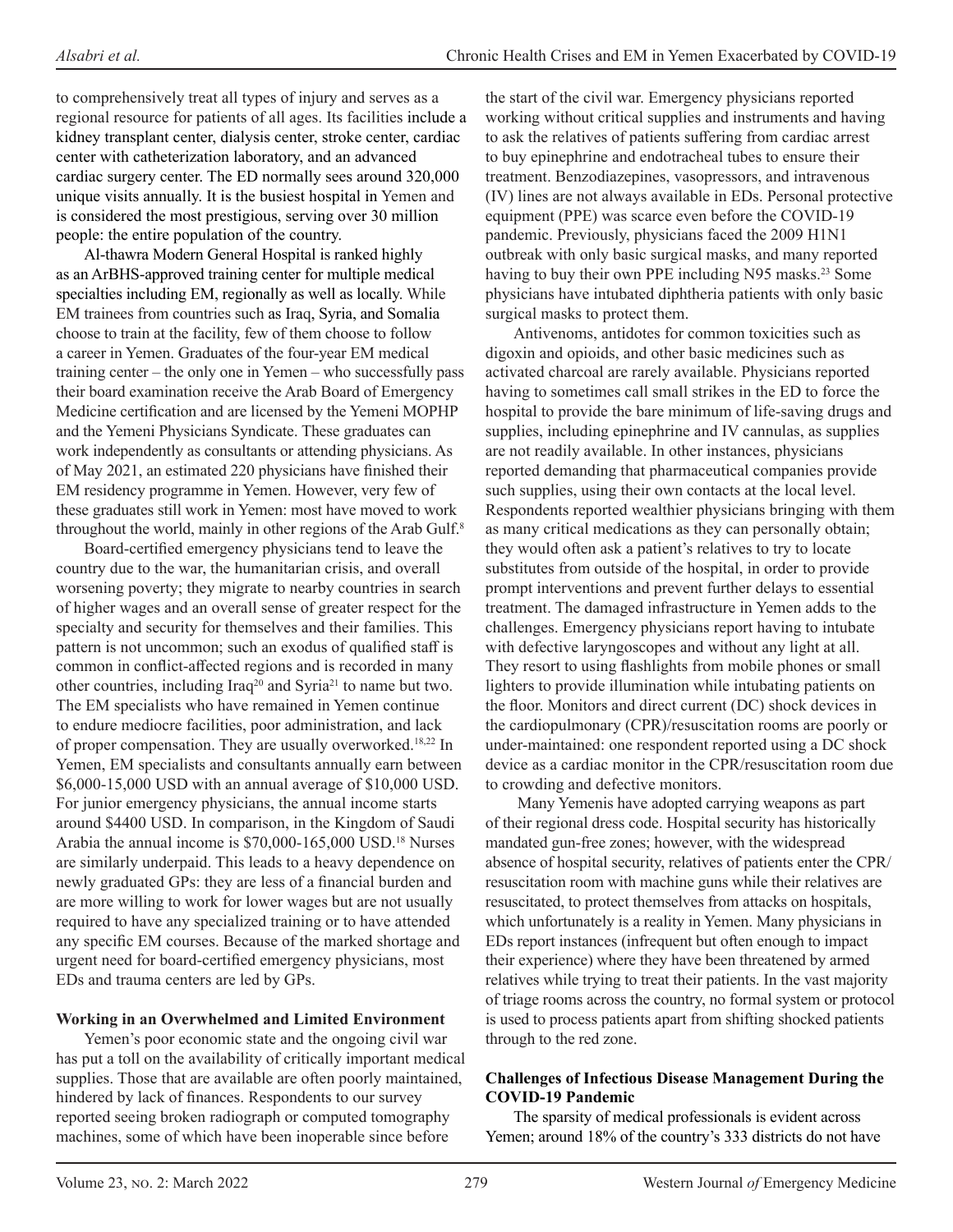any physicians.24 The country's instability and deaths among the medical community have resulted in an increasing exodus of medical personnel, and the ongoing instability has also led to disruptions in higher education, resulting in a decline in skilled medical professionals as few new ones come through the system.<sup>5</sup> The COVID-19 pandemic has only exacerbated this already existing problem. At the beginning of the COVID-19 outbreak, the complete lack of PPE and safety measures put ED staff and community health workers at great risk.<sup>25</sup> Healthcare workers also face increasing threats and attacks from family members of COVID-19 patients.<sup>26</sup> The human toll of one physician's death extends to the entire community, which will be left without access to the healthcare he or she would have provided. Due to the shortage of physicians to consult and lack of easy access to physicians, some COVID-19 patients initially misdiagnosed their symptoms and sought treatment with medications they could buy over the counter, putting pharmacists and pharmacy staff at a particularly high risk of infection from COVID-19 at a time when communities increasingly depend on those pharmacists and pharmacy staff due to the lack of emergency physicians and functioning hospitals, creating a vicious circle. 26

Yemenis lack sufficient access to clean water and sanitation.<sup>27</sup> The ongoing war, the displacement of millions of people, and seasonal flooding create the ideal conditions for the spread of infectious and communicable diseases. In hospitals, infection control measures are often impossible to implement: many hospitals completely or partially lack sinks and soap.26 There is no national workforce strategy to employ more epidemiologists, and there is a shortage of technical staff required for evidence-based field investigation or active surveillance.<sup>28</sup> In 2019 alone, there were more than 760,000 suspected cases of cholera, 25,000 cases of dengue, 1600 cases of diphtheria, and nearly 10,000 suspected cases of measles.26 The country is still suffering a seemingly never-ending cholera epidemic that has led to over two million cases and over 3000 deaths,<sup>26</sup> the worst documented epidemic in the history of the disease.<sup>29,30</sup> Widespread dengue fever and chikungunya infections have made the diagnosis of COVID-19 even more difficult in areas without proper or adequate testing. Patients with such diseases often present with very similar symptoms to those of COVID-19, but they require different treatments.<sup>26</sup> With the lack of a functioning government, points of entry into the country, including the airports in Aden and Seiyun, as well as the ports of Alwadia'ah, Sharowrah, and Algaithah, do not have the necessary isolation stations for suspected or confirmed COVID-19 cases. There is little opportunity to enact or uphold the standards set by the International Health Regulations.

#### **Challenges to the Patient-Clinician Relationship**

According to the UN, in 2004 the overall literacy rate for the Yemeni population 15 and older was  $54.1\%$ .<sup>31,32</sup> While this number has been slowly improving, other aspects of education, such as health literacy, are of great concern as it

exacerbates delays in seeking care, leads to poorer health status, and compounds lack of knowledge about medical conditions, particularly when healthcare professionals are hard to access. Physicians often face judgment by patients' relatives in the case of a complication or a death, and reports of assaults on physicians or other healthcare workers across the country are not uncommon. The COVID-19 pandemic has brought about an escalation of these extremes from the relatives of suspected COVID-19 patients.In April 2020, a physician in Aden was threatened at gunpoint when he could not admit a patient to his overwhelmed facility due to lack of equipment, medical staff, and available beds.<sup>33</sup> A combination of decades of conflict, illiteracy, and the ready availability of weapons to civilians is a toxic mix in which medical professionals struggle to practice.

#### **Worsening Economic Crisis**

The situation is not helped by the economic decline Yemen has been facing for many years. Fuel exports are drying up and the Yemeni rial (YR) is rapidly depreciating against foreign currencies. The COVID-19 crisis has led to a further drop in the demand for and prices of Yemen's fuel exports, leading to even greater depreciation of the rial. For example, in 2014, \$1 USD equated to 214 YR. In 2021, \$1 USD equated to 910 YR in Aden and 600 YR in Sana'a. The economic crisis is worsening even as other nations have made major cuts in funding for humanitarian assistance as they struggle to support their own economies during the pandemic. Inside Yemen, this is complicating the COVID-19 response: a severe fuel shortage in the northern governorates hinders the transportation of medical supplies and the powering of generators.

In addition to facing the heightened risk of contracting COVID-19 while treating patients in hospitals, many medical staff have not been paid a salary in up to two years.<sup>26</sup> For the last several years, the WHO had been paying incentives to thousands of medical staff throughout Yemen as a shortterm measure. 26,34,35 However, as of mid-April 2020, the same week that the COVID-19 crisis started in Yemen, the WHO cut incentive payments for 10,000 healthcare workers in the country. Both the danger of COVID-19, coupled with the cuts to salaries and the removal of incentive payments, has led to a wave of resignations. Lise Grande, the UN humanitarian coordinator in Yemen, states that it is "a funding crisis of gargantuan proportions."36

#### **Gaps in Disaster Preparedness**

The 2011 Yemeni Revolution served as an opportune time to study the preparedness of the country in the face of disasters. A comparative study was conducted between 2011–201318 using the WHO checklist evaluation, but the study found that no significant progress had been made by Sana'a city hospitals concerning hospital disaster preparedness during that time. The checklist included nine key components: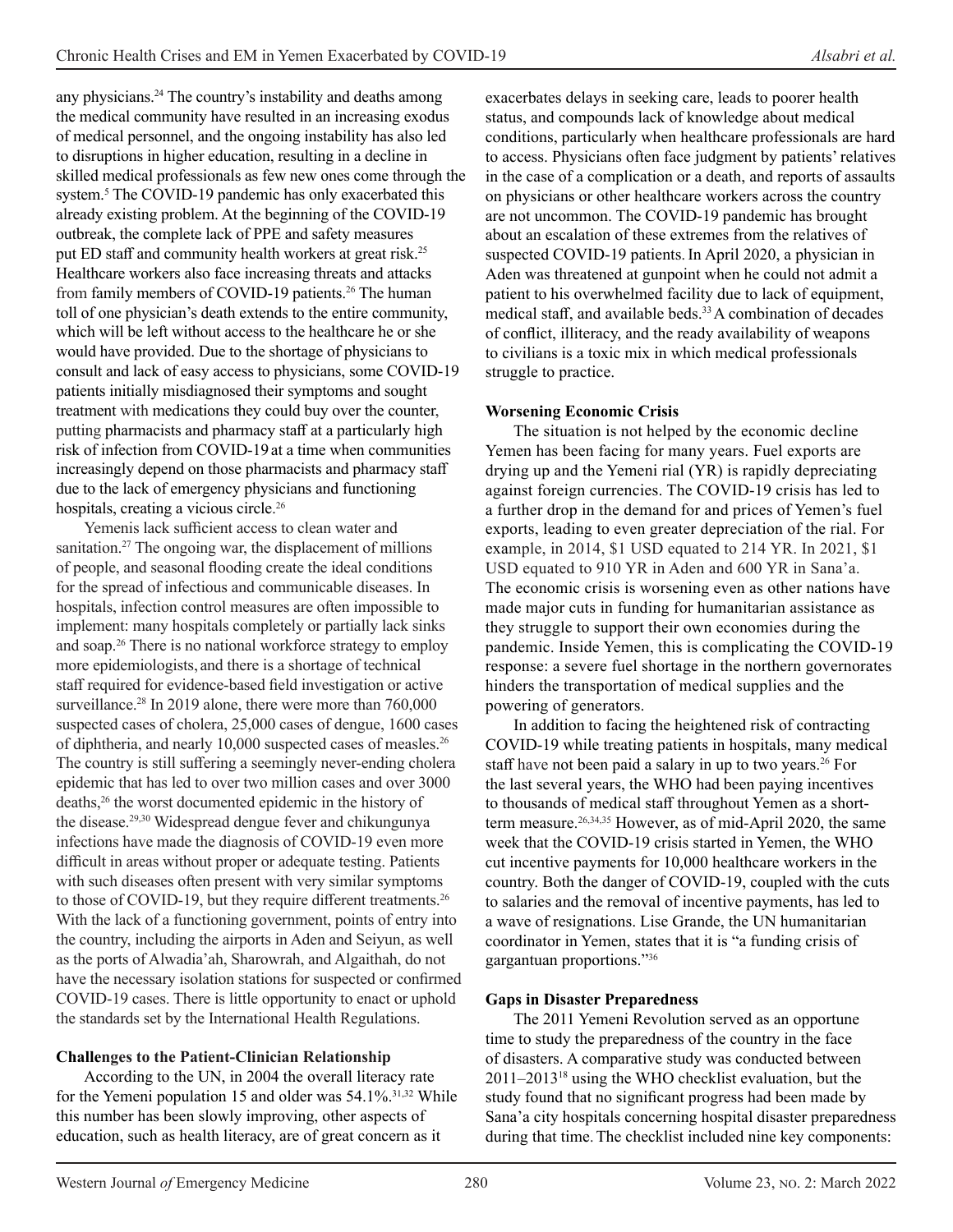command and control; communication; safety and security; triage; surge capacity; continuity of essential services; human resources; logistics and supply management; and post-disaster recovery.37 The study was conducted in 11 hospitals in the capital city of Sana'a, indicating that these hospitals have remained poorly equipped to meet the needs of the patient population during times of disasters. Ongoing disasters have since rendered the system progressively weaker: they have cost the country dearly, shifting what little budget there is toward relief, instead of preparedness and development.

One may legitimately question how a country can prepare for disaster if it is constantly in a state of disaster? In the time of siege and war, airstrikes have only made matters worse. Housing has suffered greatly from direct airstrikes. The catastrophic impact of war has led to further cuts in MOPHP budgets. Local media footage shows the impacts of these budget cuts as victims of such incidents are evacuated using non-ambulance vehicles, which emphasize the lack of out-ofhospital disaster preparedness. According to the UN, the lack of fuel has also contributed to the absence of ambulances.<sup>38</sup>

In 2018 health professionals in Yemen were surveyed to determine their knowledge of and attitude toward disaster preparedness. 18 This included 531 healthcare professional responses. While the concept of disaster preparedness was not unheard of among participants, only a third had a sound understanding of the management of disasters. Among all the different staff members, nursing staff were the least knowledgeable, even when compared to health administrators. Of the study respondents, 41% stated they had never received instruction on disaster preparedness at any time during their academic studies or professional careers.18

Unfortunately, disaster preparedness in Yemen has not received the necessary attention from the authorities or the international community and will only be recognized when proper planning, funding, and budgeting exists. Disaster preparedness must be incorporated into informal training programs for all healthcare professionals including emergency medical technicians and other hospital staff. The development of EMS itself will aid in the development of disaster preparedness. The military, the Ministry of Interior, the MOPHP, firefighters, and others must all be involved in such planning and training, as the issue is multi-sectoral and cannot be the sole responsibility of the MOPHP.

#### **COVID-19 Management Prognosis**

Epidemiologists have estimated that without drastic action, COVID-19 will spread "faster, more widely and with deadlier consequences" in Yemen than in other countries.Jens Laerke, spokesman for the UN Office for the Coordination of Humanitarian Affairs stated that the COVID-19 pandemic is severely exacerbating the humanitarian crisis in the country, which was already the world's most severe. <sup>39</sup> Acute challenges include "[u]nsafe shelters, persistent migration and displacement, lack of essential medicines, inadequate

food and insufficient access to safe drinking water, suppressed immunity among the malnourished population" and that many areas of the country lack the lower limit of hygiene standards. These are optimal conditions for the rampant spread of infectious diseases,<sup>9</sup> making preventing and combating infectious diseases more challenging in Yemen than elsewhere.

After reporting its first case of COVID-19 on the 10th April 2020, by June Yemen had a 27% mortality rate of Yemenis who were confirmed to have COVID-19 – more than five times the global average and among the highest in the world at that time, as physicians were forced to practice with the minimal levels of safety.<sup>26</sup> "We are re-using personal protective equipment because we don't have enough," said Dr. Khairil Musa, a MSF ICU specialist in the city of Aden in January 2021.<sup>40</sup> As a result of the ongoing situation, some hospitals closed because they were worried about contamination, or because of lack of essential supplies needed to protect the health of workers.<sup>41</sup> Médecins Sans Frontières, among other medical relief organizations working in Yemen, are desperately calling for more PPE to be imported to the country. Without corrective actions in place, Yemen's people and healthcare systems may completely crumble.

#### **DISCUSSION**

In this special report we bring together first-hand accounts that are often complex and difficult to collect. It is based on these internal insights that the complexity of the matters at hand can begin to be understood or at the very least appreciated. This report offers some of the first documented lived experiences of Yemeni physicians operating on the frontline of the COVID-19 pandemic. Previous studies have not gone into such depth; this report paves the way for even more first-hand accounts to be documented. Potential future research can begin addressing the individual ailments of the collective disease. The EM community is consistently at the forefront of a plethora of societal and humanitarian adversities: what troubles a society and people is usually evident first and foremost in the EDs to which they present. One of our goals in writing this overview was to provide insight to the global EM community into the extent and severity of the challenges, epidemics, conflicts, and disasters that affect the EM world.

Corrective actions to address these challenges include both short-term reactive measures as well as longer term preventative measures. Some Yemeni physicians and highly educated officials who have studied and worked outside of Yemen, have a robust knowledge base and a solid understanding of the disaster management and preparedness protocols used worldwide. Having this knowledge, however, is not enough. Resources are required for tangible change. The solutions to Yemen's current situation must target the challenges from multiple angles. Solutions must come from education and training programs dedicated to filling in the gaps throughout the short- and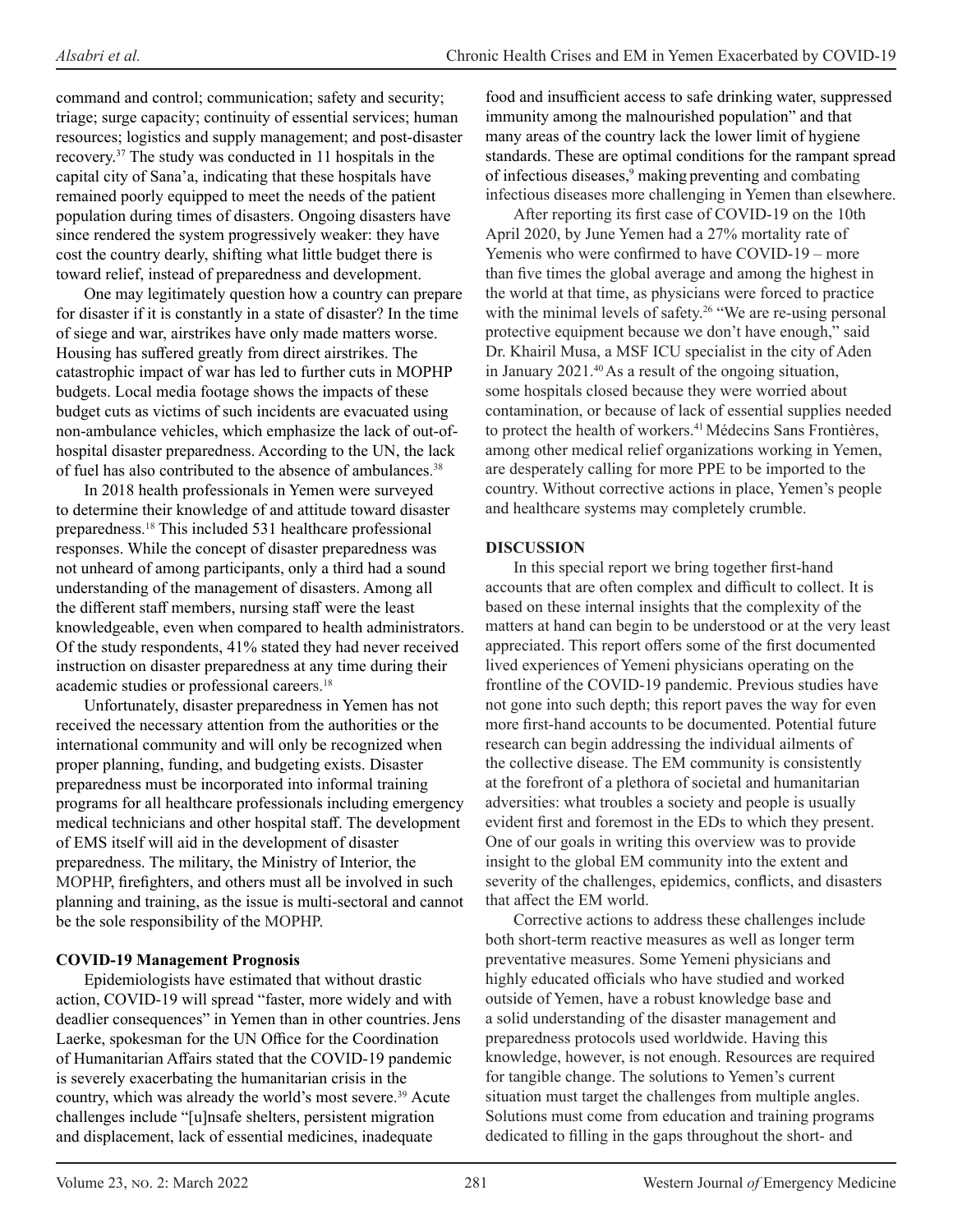long-term interventions. Solutions might include fostering community and neighborhood involvement and invoking assistance from volunteers and activists of all ages to pilot smaller improvement projects. Lastly, a systems approach to emergency and disaster management is needed.

Lessons can also be identified from disaster relief programs in other conflict-affected regions. Literature from the field of health systems research in fragile and conflict affected states, from countries including Syria,<sup>21,42</sup> Iraq,<sup>43</sup> Sri Lanka,<sup>44</sup> Afghanistan<sup>45</sup> and Sierra Leone,<sup>46,47</sup> points to many successful approaches to facilitating long-term health system recovery. In Syria, for example, an extremely effective relief solution has been the initiation and implementation of locally led projects supported by expatriate philanthropic and charitable funding. This has ensured that needs can be swiftly identified and prioritized on the ground in a rapidly changing context.42,48 Professional associations link in-country medics with an expatriate diaspora that can provide training, help to establish new facilities through donations of finances, equipment and expertise, including facilitating e-health and telemedicine consultations,<sup>48</sup> and thus help to identify local gaps by facilitating remote links with overseas researchers.49 Weak local research capacity creates challenges with attracting external funding and collaborators, particularly long term, while rapidly changing conditions mean that what research is conducted is soon outdated,<sup>45</sup> requiring innovative and flexible solutions<sup>46</sup> driven from the ground up: remote connection provides one such solution.

Secondly, systems need to be supported for systematic and robust data collection and surveillance,<sup>45</sup> including for breaches of human rights and humanitarian law as well as epidemiology, as the former can be used to improve advocacy and to keep both policymakers who are subject to rapid turnover and NGO workers up to date with situations on the ground.49 Provision for surveillance systems can often take second place to provision for services,<sup>45</sup> but their breakdown can have dire consequences for early identification of disease outbreaks, particularly when coupled with concurrent breakdown of vaccination programs.<sup>47</sup> A third area of action should foster support for, or implementation of, programs for psychological support and resilience, particularly for those understandably traumatized by their experiences<sup>50</sup> and for children.<sup>42</sup>

Thirdly, facilities in conflict zones face challenges with water and electricity supply, and medical equipment supplies and personnel. Lack of water and electricity are symptomatic of wider challenges with maintaining infrastructure<sup>44,51</sup> and harder to solve unilaterally, but the availability of medical equipment and supplies can be improved by stockpiling better reserves in safe zones inside the country, to facilitate supply chain resilience. Such an approach has proved highly successful in Iraq<sup>43</sup> and can help to ease challenges such as needing to transfer patients from one facility to another due to shortage of materials rather than lack of ability to perform the necessary procedures.<sup>44</sup>

Fourthly, the issue of qualified medical staff leaving conflict zones for safer jobs elsewhere is not unique to Yemen: it has been well documented in Iraq,<sup>20</sup> Syria,<sup>21</sup> and Nigeria<sup>50</sup> among many other countries. One solution is for the government, local authorities, and humanitarian aid to provide better security to healthcare facilities and workers, as lack of such security presents challenges not only to retaining local staff but also to attracting NGO and humanitarian support, and to enabling such people to move around the country freely once they are in country.45

Finally, part of the challenge is to ensure that whatever measures and solutions are implemented, they are planned with the long-term perspective kept firmly in mind, so that any short-term humanitarian relief can transition smoothly to in-country sustainability and from there to strengthening the healthcare sytem, which will have lasting impact.<sup>52</sup>

A takeaway from this report is the need for standardized assessments of Yemen's current situation. Change can only occur when the challenges confronted are truly understood and evaluated. Moving forward, effort should be allocated to using two different, but equally effective, systemic resources. The first is the WHO toolkit for assessing healthcare-system capacity for crisis management.<sup>53</sup> This evaluation toolkit provides a standardized hospital emergency response checklist. The second resource is a popular model and organizational tool implemented in the EM world: the US Federal Emergency Management Agency's "Four Phases of Emergency Management" consists of mitigation, preparedness, response, and recovery (Figure).This tool is holistic and can continuously be referenced. It can be used before and after events, as well as in anticipation of future events and challenges.

#### **CONCLUSION**

As emergencies and disasters continue to occur, so does the sense of urgency and emphasis on improving reactive and future proactive measures. The Yemeni people have never been immune from suffering disasters caused by a wide spectrum of societal ills as well as the ravages of nature. The state of the nation, including ongoing conflicts and a poor



**Figure**. Four phases of emergency management per the US Federal Emergency Management Agency.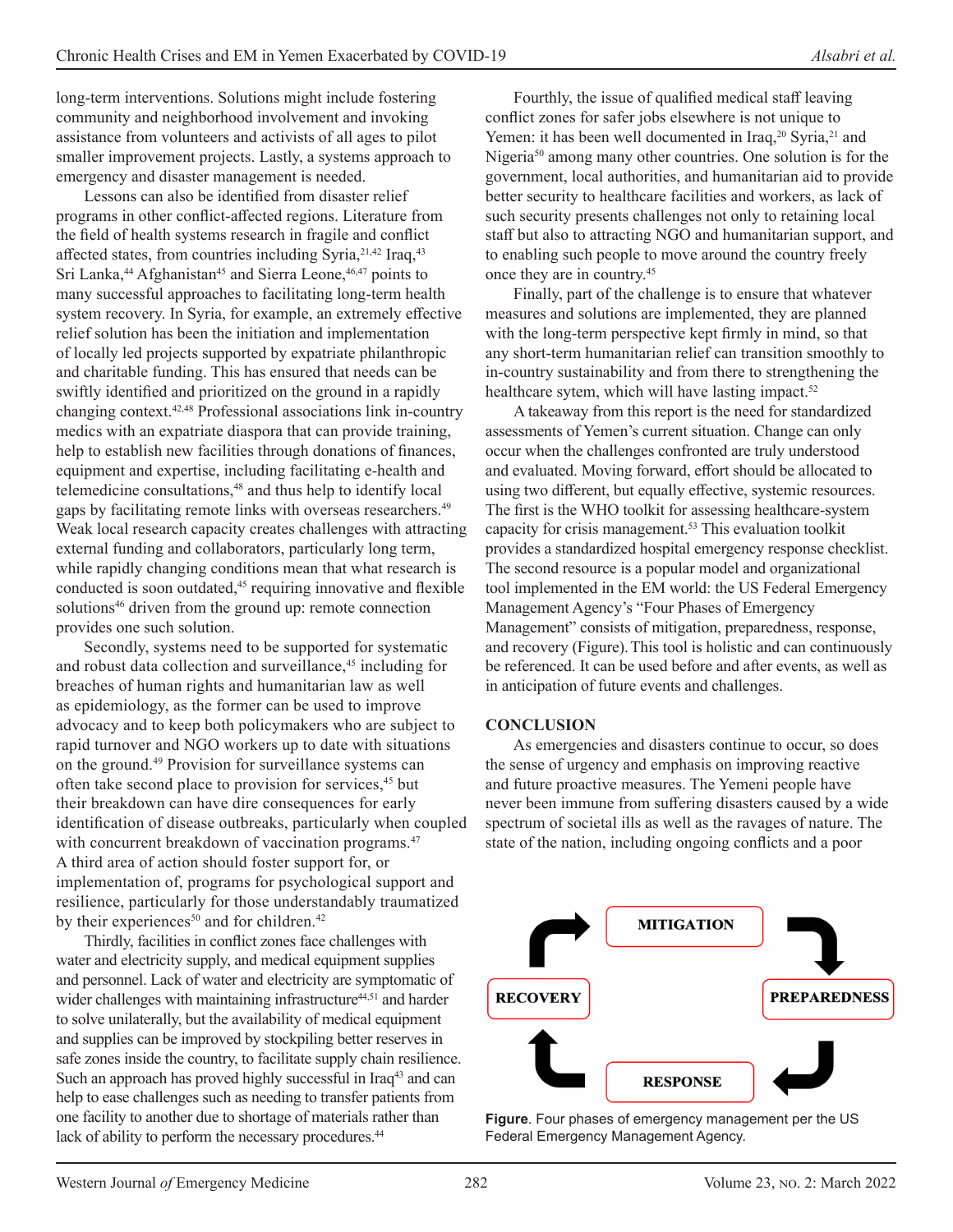healthcare system superimposed on the current COVID-19 global pandemic, has exacerbated an already crippled emergency medicine infrastructure. David Beasley, executive director of the UN Security Council, states that this is the UN agency's biggest emergency and has made an appeal for the surrounding Gulf states to financially help save the lives of Yemenis. In this global public health emergency, only immediate attention from the international community will salvage the current health crisis.

*Address for Correspondence*: Mohammed Alsabri, MD, MBBS, FISQUA Brookdale University Hospital and Medical Center, Department of Emergency Medicine, 235 Court Street, Brooklyn, New York, 11201. Email: alsabritop@yahoo.com.

*Conflicts of Interest*: By the *West*JEM article submission agreement, all authors are required to disclose all affiliations, funding sources and financial or management relationships that could be perceived as potential sources of bias. No author has professional or financial relationships with any companies that are relevant to this study. There are no conflicts of interest or sources of funding to declare.

*Copyright*: © 2022 Alsabri et al. This is an open access article distributed in accordance with the terms of the Creative Commons Attribution [\(CC BY 4.0](http://creativecommons.org/licenses/by/4.0/)) License. See: [http://creativecommons.org/](http://creativecommons.org/licenses/by/4.0/) [licenses/by/4.0/](http://creativecommons.org/licenses/by/4.0/)

#### **REFERENCES**

- 1. International Database (IDB). Demographic Overview Asia. 2021. Available at: https://www.census.gov/data-tools/demo/idb/#/table?YR\_ ANIM=2021&FIPS\_SINGLE=YM&menu=tableViz&FIPS=AF,AM,AJ,BA ,BG,BT,BX,BM,CB,CH,CY,GZ,GG,HK,IN,ID,IR,IZ,IS,JA,JO,KZ,KN,KS, KU,KG,LA,LE,MC,MY,MV,MG,NP,MU,PK,RP,QA,SA,SN,CE,SY,TW,TI, TH,TT,TU,TX,AE,UZ,VM,WE,YM&COUNTRY\_YEAR=2021. Accessed January 16, 2021.
- 2. Ripoll Gallardo A, Burkle FM, Ragazzoni L, et al. Yemen's unprecedented humanitarian crisis: implications for international humanitarian law, the Geneva Convention, and the future of global health security. *Disaster Med Public Health Prep*. 2016;10(5):701-3.
- 3. Human Rights Watch. World Report 2019: Rights Trends in Yemen. 2019. Available at: https://www.hrw.org/world-report/2019/countrychapters/yemen#. Accessed January 16, 2021.
- 4. OCHA (United Nations Office for the Coordination of Humanitarian Affairs). Yemen: UN Humanitarian Coordinator condemns hospital attack. 2020. Available at: https://www.unocha.org/story/yemenun-humanitarian-coordinator-condemns-hospital-attack. Accessed January 16, 2021.
- 5. UN News. UN humanitarian office puts Yemen war dead at 233,000, mostly from 'indirect causes'. 2020. Available at: https://news.un.org/en/ story/2020/12/1078972. Accessed January 16, 2021.
- 6. Alsabri M, Nightingale B, Amin M, et al. When COVID-19 hit

Yemen: dealing with the pandemic in a country under pressure from the world's worst humanitarian crisis. *Global J Med Public Health*. 2020;9(2):1-6.

- 7. Human Rights Watch. World Report 2019: Rights Trends in Yemen. 2019. Available at: https://www.hrw.org/world-report/2019/countrychapters/yemen#. Accessed January 16, 2021.
- 8. Ali H. Covid-19 and Civil wars in the Arab world: the cases of Syria, Libya and Yemen. *Asian Affair.* 2020;51(4):pp.838-855.
- 9. Alsabri M, Alhadheri A, Alsakkaf LM, et al. Conflict and COVID-19 in Yemen: beyond the humanitarian crisis. *Global Health*. 2021;(17)1:83.
- 10. Mousavi SM, Anjomshoa M. COVID-19 in Yemen: a crisis within crises. *Int J Equity Health.* 2020;19(1):120.
- 11. The World Bank. GDP (current US\$). 2020. Available at: https://data. worldbank.org/indicator/NY.GDP.MKTP.CD. Accessed January 16, 2021.
- 12. MedGlobal. Our Global COVID-19 Response: 6 Months In. 2020. Available at: https://medglobal.org/our-global-covid-19-response-6 months-in/. Accessed January 16, 2021.
- 13. The World Bank. Physicians (per 1000 people). 2020. Available at: https://data.worldbank.org/indicator/SH.MED.PHYS.ZS. Accessed January 16, 2021.
- 14. Muftah S, Mackenzie I, Faragher B, et al. Prevalence of chronic suppurative otitis media (CSOM) and associated hearing impairment among school-aged children in Yemen. *Oman Medical Journal*. 2015;*30*(5):358-65.
- 15. Abdo SA, Amood Al-Kamarany M, Alzoubi KH, et al. Primary headache in Yemen: prevalence and common medications used. *Neurol Res Int*. 2014;2014:808126.
- 16. Dhabaan G, Chahin A, Buhaish A, et al. COVID-19 pandemic in Yemen: a questionnaire based survey, what do we know? *J Infect Dev Ctries*. 2020;14(12):1374-9.
- 17. Naser WN, Saleem HB. Emergency and disaster management training; knowledge and attitude of Yemeni health professionals- a crosssectional study. *BMC Emerg Med*. 2018;18(1):23.
- 18. Health system in Yemen close to collapse. *Bull World Health Organ*. 2015;93(10):670-1.
- 19. Khattab E, Sabbagh A, Aljerian N, et al. Emergency medicine in Saudi Arabia: a century of progress and a bright vision for the future. *Int J Emerg Med*. 2019;12(1):16.
- 20. Naser WN, Saleem HB. Emergency and disaster management training; knowledge and attitude of Yemeni health professionals- a crosssectional study. *BMC Emerg Med*. 2018;18(1):23.
- 21. Medecins Sans Frontieres. International Activity Report 2020. 2020. Available at: https://www.msf.org/sites/msf.org/files/2021-07/ international-activity-report-2020.pdf. Accessed September 10, 2021.
- 22. Al-Kindi S. Violence against doctors in Iraq. *Lancet.*  2014;384(9947):954-5.
- 23. Abbara A, Orcutt M, Gabbar O. Syria's lost generation of doctors. *BMJ*. 2015;350:h3479.
- 24. Cole J, Alsabri M, Alsakkaf LM, et al. Conflict, collapse and COVID-19. *The RUSI Journal*. 2021;166(3):10–9.
- 25. Al-Ademi, Dina Abdulljabbar Abdullah, Abdulilah Hussein Al-Harazi, et al. Al-Shamahy, and Bushra Mohammed Jaadan. Detection of influenza